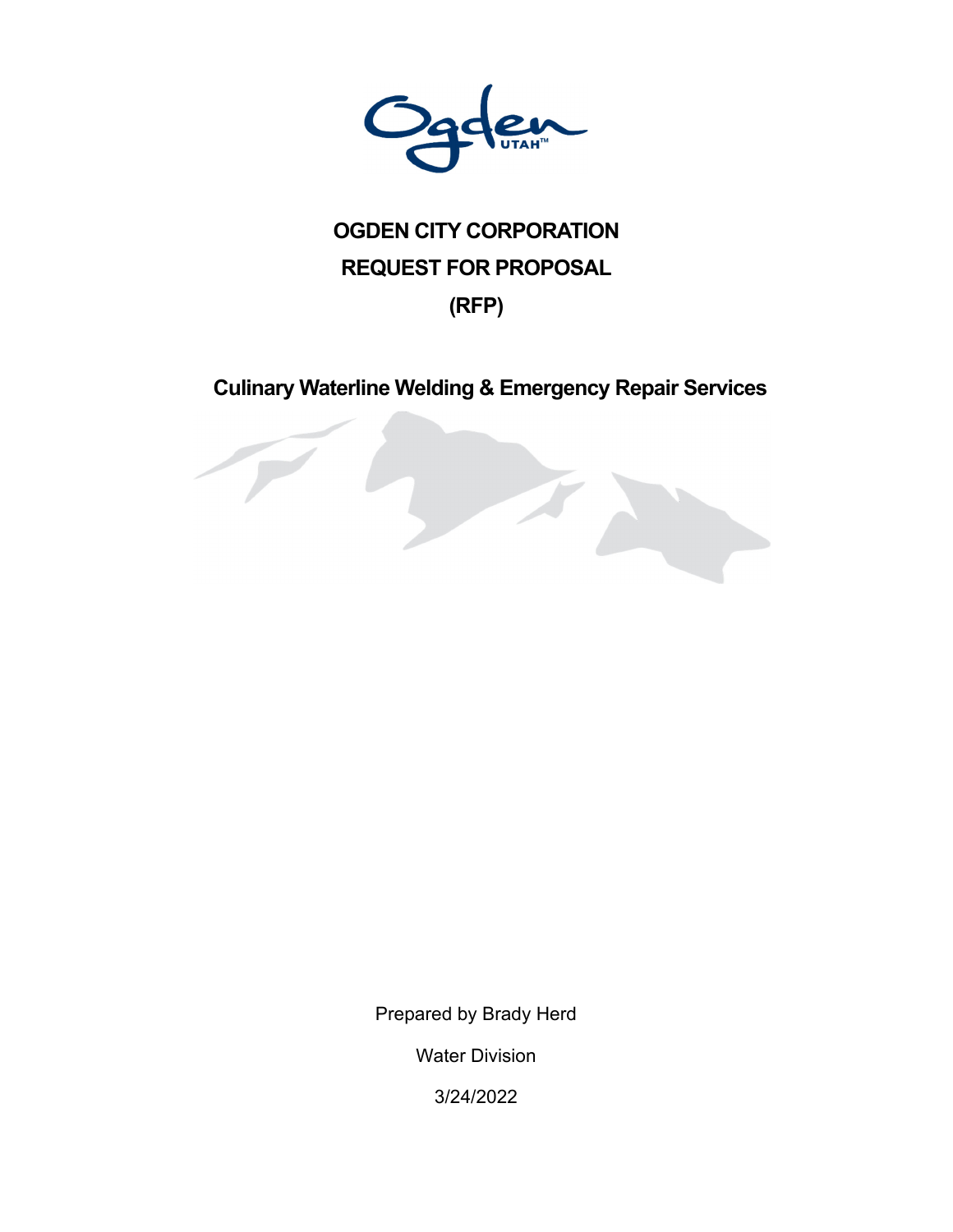# **OGDEN CITY CORPORATION REQUEST FOR PROPOSAL**

# **Culinary Waterline Welding & Emergency Repair**

Ogden City is requesting sealed proposals from qualified offerors to conduct pressurized culinary waterline welding and emergency repair services. This is vitally important in emergency situations and also crucial to limiting the amount of time that water is out of service.

Proposal packets are available and may be obtained by downloading from the Ogden City website at http://ogdencity.com/264/Purchasing.

Proposers are responsible for securing any and all addenda issued.

Responses to this RFP shall be submitted to the Purchasing Agent, c/o the 1<sup>st</sup> Floor Information Desk of the Municipal Building located at 2549 Washington Blvd, Ogden, Utah, **no later than 2 PM, April 13, 2022. LATE PROPOSALS WILL NOT BE ACCEPTED.** 

The City reserves the right to accept or reject any proposal as it best serves its convenience and/or is found to be in the best interest of the City.

Ogden City encourages and welcomes bids from small, local, women and minority owned businesses and other disadvantaged business enterprises.

**Published**: March 26 & April 2, 2022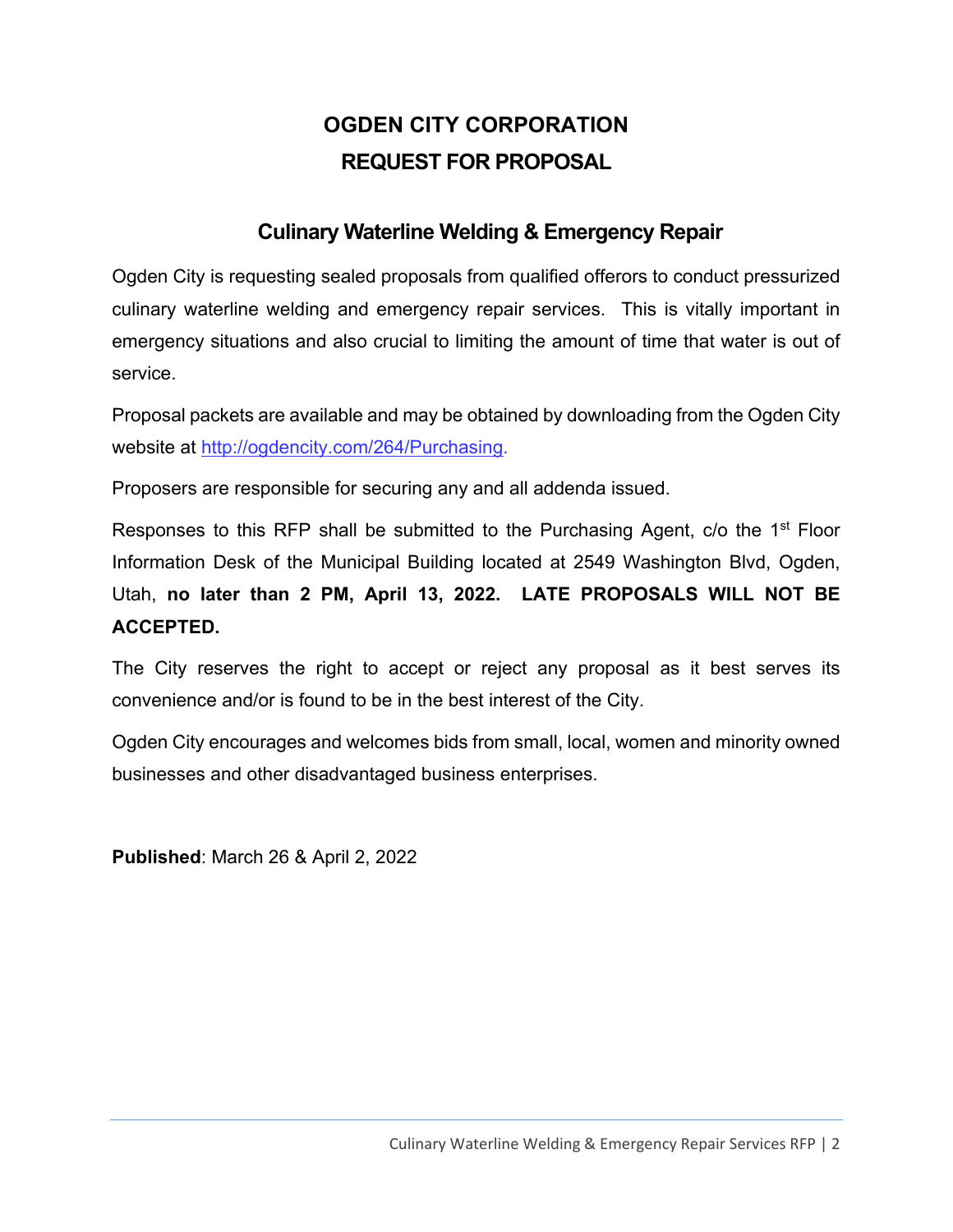# **OGDEN CITY CORPORATION REQUEST FOR PROPOSAL**

# **Culinary Waterline Welding & Emergency Repair Services**

#### **I. INTRODUCTION**

Ogden City desires to obtain certified welding services for modifications and repairs to existing steel culinary waterlines throughout the City.

#### **Goals/Objectives**

Ogden City strives to maintain:

It is anticipated that this RFP process will result in one OR may result in multiple contract award. The RFP document will become part of the final contract. The contract will be issue for a three (3) year period with the possibility of two (2) one-year extensions each.

# **II. SCOPE OF WORK or SPECIFICATIONS**

See Exhibit A

#### **III. RESPONSE TO RFP**

The City will accept proposals from firm capable of providing all the work described in the Scope of Work including attachments.

- A. Each Proposal must include, as a minimum, the following information:
	- 1. Authorized Representative Indicate name, address, email, and telephone number of the company submitting the proposal.
		- a. Include the name and contact information of the person designated as authorized to contractually bind the offer.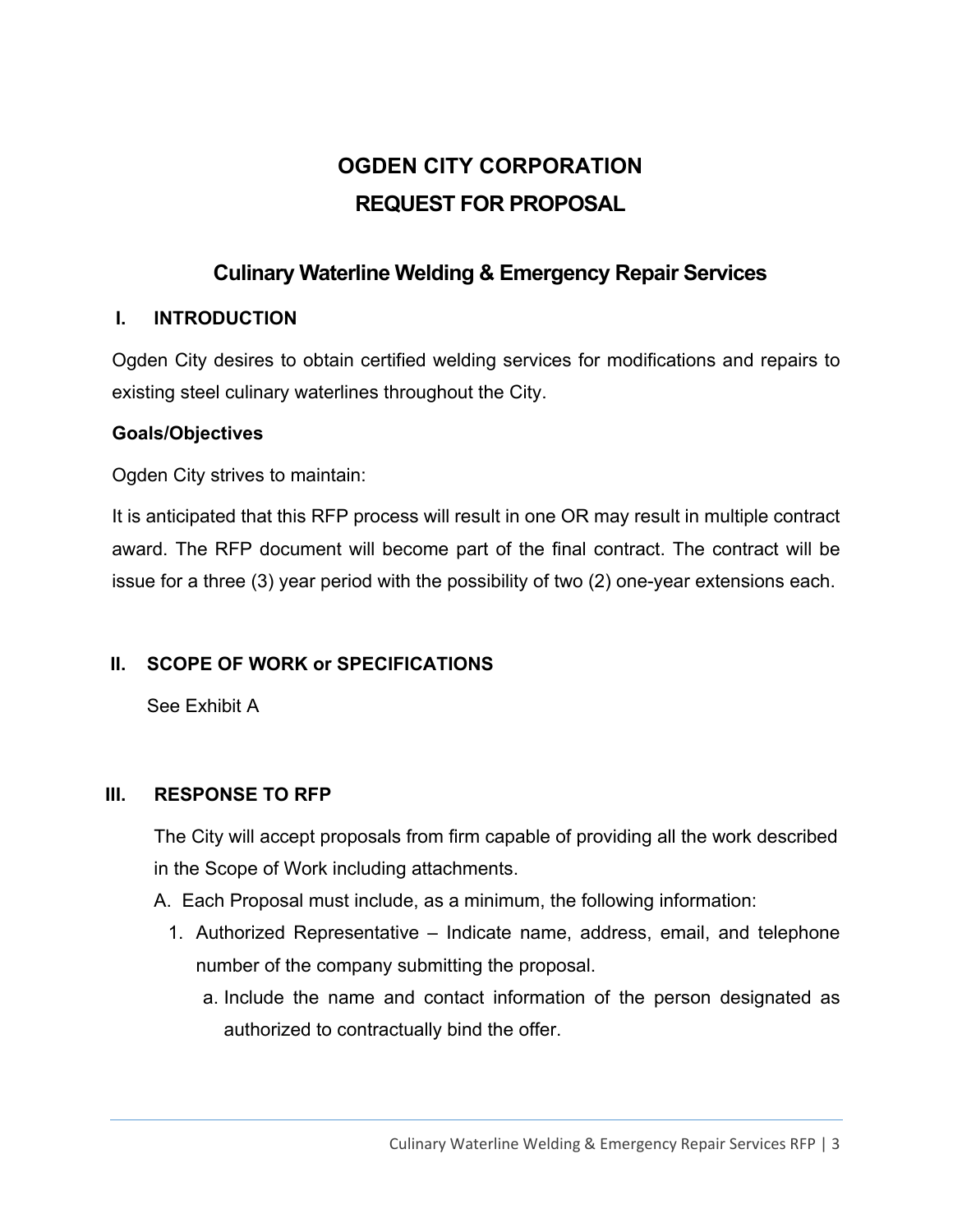- 2. Company Experience & Credentials A description of the firm's experience and capability of fulfilling this contract if awarded.
	- a. Include company history with biographies and/or resumes for employees to be assigned to the contract. Attach copies of licenses of each welding contractor.
	- b. Include additional services and highlights offered by the company.
- 3. Cost Proposal A detailed breakdown of proposed fees. Include a price guarantee period.
	- a. Provide hourly rate for standard labor and minimum charges (i.e., mobilization, equipment cost).
	- b. For emergency services, provide response time
- 4. References Provide list of at least three references; include project dates, scope, summary of work performed, and contact information.
- B. Proposals are to be no longer than 10 pages. Double-sided pages count as two pages.
- C. For City record-keeping purposes, please do not use spiral or wire binding methods. The following methods will be accepted:
	- a. Submitted as loose leaf with binder clip
	- b. Submitted in a regular 3-ring binder
- D. Proposals submitted to Ogden City are considered public records, unless protected within Utah Code 63G-2-1.

#### **IV. EVALUATION OF PROPOSALS**

Proposals will be evaluated in accordance with the criteria listed below:

A. Proximity to Ogden City and resources 30% B. Company Experience, Credentials, Highlights 30% C. References 20% D. Cost / fee proposal 20%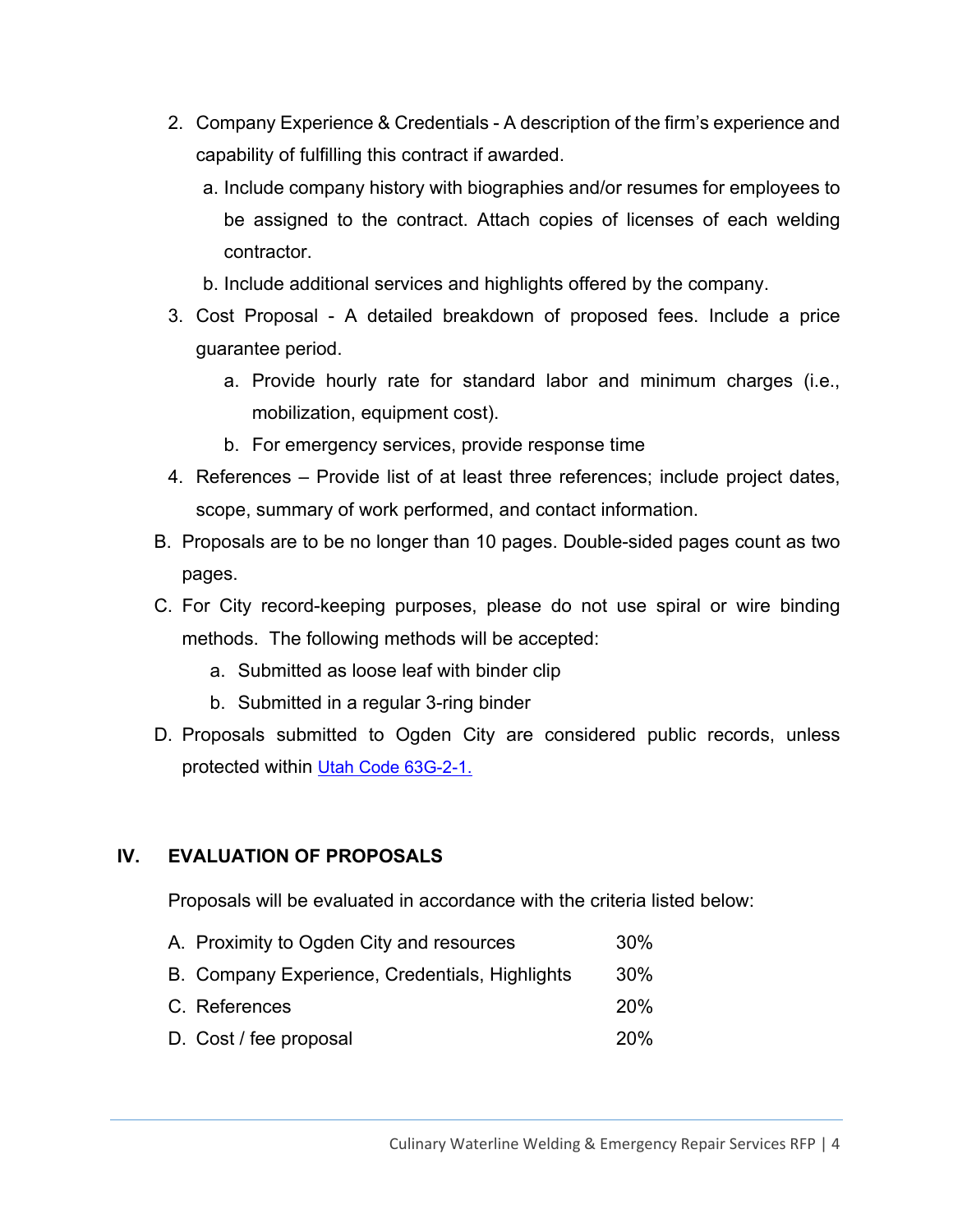The selection committee will primarily be composed of City employees. On occasion, consultants may be invited to participate in the review.

Note that proposals that are received after the deadline or not conforming to the RFP requirements may be deemed non-responsive and eliminated. Each proposer bears sole responsibility for the items included or not included in the response submitted by that proposer.

All proposals in response to this RFP will be evaluated in a manner consistent with the Ogden City policies and procedures. Ogden City reserves the right to disqualify any proposal that includes significant deviations or exceptions to the terms, conditions and/or specifications in this RFP.

In the initial phase of the evaluation process, the selection committee will review all responsive proposals in a cursory manner to eliminate from further consideration proposals which in the judgment of the evaluation committee fail to offer sufficient and substantive provisions to warrant further consideration.

At the conclusion of this initial phase, finalist proposals will be selected for detailed review and evaluation.

Ogden City may require an in-person presentation by a proposer to supplement their written proposal.

Being selected and entering into an agreement does not guarantee the offeror will be extended any specific amount of work.

#### **V. SUBMISSION OF PROPOSALS**

**No later than 2 PM on April 13, 2022,** proposers shall submit six (6) copies of the proposal in a sealed envelope.

On the envelope, indicate your company's name and the RFP name "**Culinary Waterline Welding & Emergency Repair."**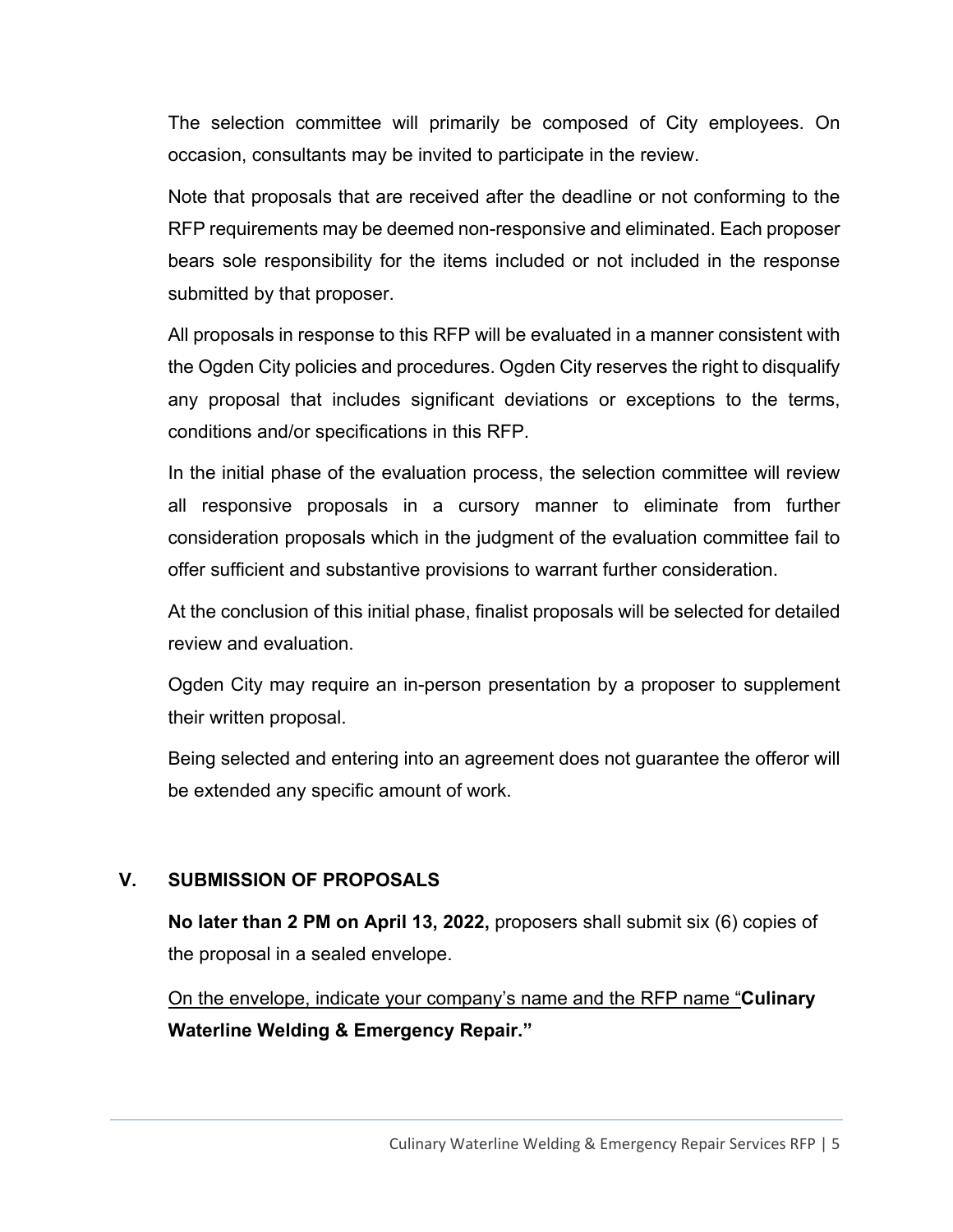If the Proposal is submitted by mail or other delivery service, it must be addressed to the Purchasing Office, 2549 Washington Blvd, Suite 510, Ogden UT 84401. It must be received prior to the submission deadline.

The Proposal may also be hand-carried to the 1st Floor Information Desk (west entrance of the building) at the same address.

#### **LATE PROPOSALS WILL NOT BE ACCEPTED.**

No facsimile or email transmittals will be accepted.

It is the sole responsibility of those responding to this RFP to ensure that their submittal is made to the correct location and in compliance with the stated date and time.

City offices are closed on holidays.

#### **VI. CONTACT INFORMATION**

For any questions related to this RFP, please contact the Ogden City Purchasing Office via email purchasing@ogdencity.com or at (801) 629-8742.

The question-and-answer period ends at 3 PM on April 8, 2022.

Please check the City's Purchasing webpage for any published Q&A document(s) that might have already addressed your questions or concerns https://www.ogdencity.com/264/Purchasing.

#### **VII. RFP SCHEDULE**

Ogden City will follow the timetable below. Ogden City reserves the right to modify the dates due to unforeseen circumstances. Revision of dates, specifically the RFP response deadline will result in an RFP amendment. Amendments will be published in the City's Purchasing webpage - https://www.ogdencity.com/264/Purchasing.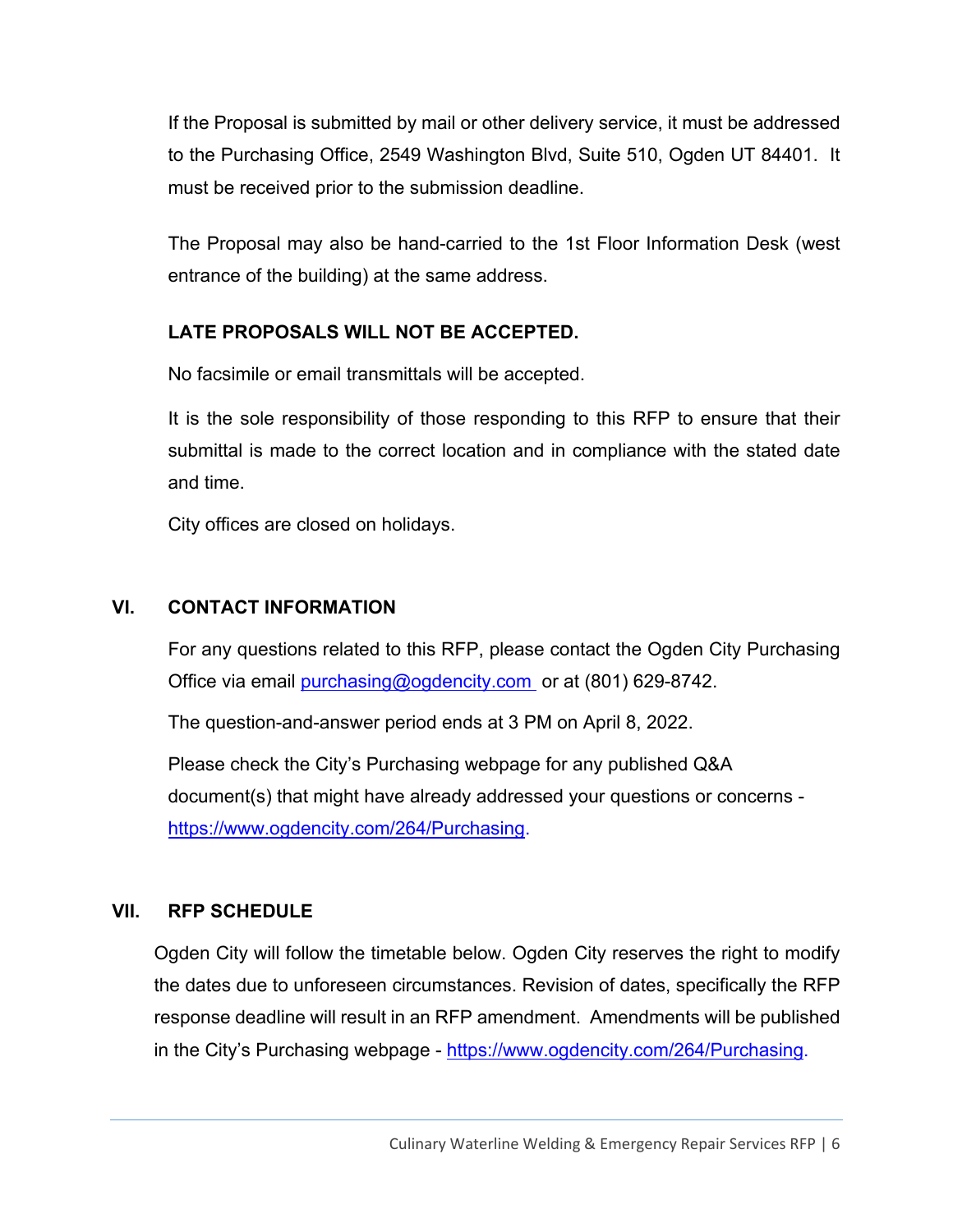| <b>TARGET DATE</b>                 |
|------------------------------------|
|                                    |
|                                    |
| March 24, 2022                     |
|                                    |
| March 26, 2022                     |
|                                    |
| April 2, 2022                      |
|                                    |
| April 8, 2022; No later than 3 PM  |
|                                    |
| April 13, 2022; No later than 2 PM |
|                                    |
| To Be Determined                   |
|                                    |
| To Be Determined                   |
|                                    |
|                                    |

#### **VIII. INSURANCE REQUIREMENTS**

The successful proposer shall procure and maintain for the duration of the contract the required insurance against claims for injuries to persons or damages to property, which may arise from or in connection with the performance of this agreement. The Contractor shall pay the cost of such insurance.

- a. The amount of insurance shall not be less than:
	- i) Commercial General Liability: Minimum of \$3,000,000 commercial general liability coverage with \$1,000,000 for each occurrence. Policy to include coverage for operations, contractual liability, personal injury liability, products/completed operations liability, broad-form property damage (if applicable) and independent contractor's liability (if applicable) written on an occurrence form.
	- ii) Business Automobile Liability: \$1,000,000 combined single limit per occurrence for bodily injury and property damage for owned, nonowned and hired autos.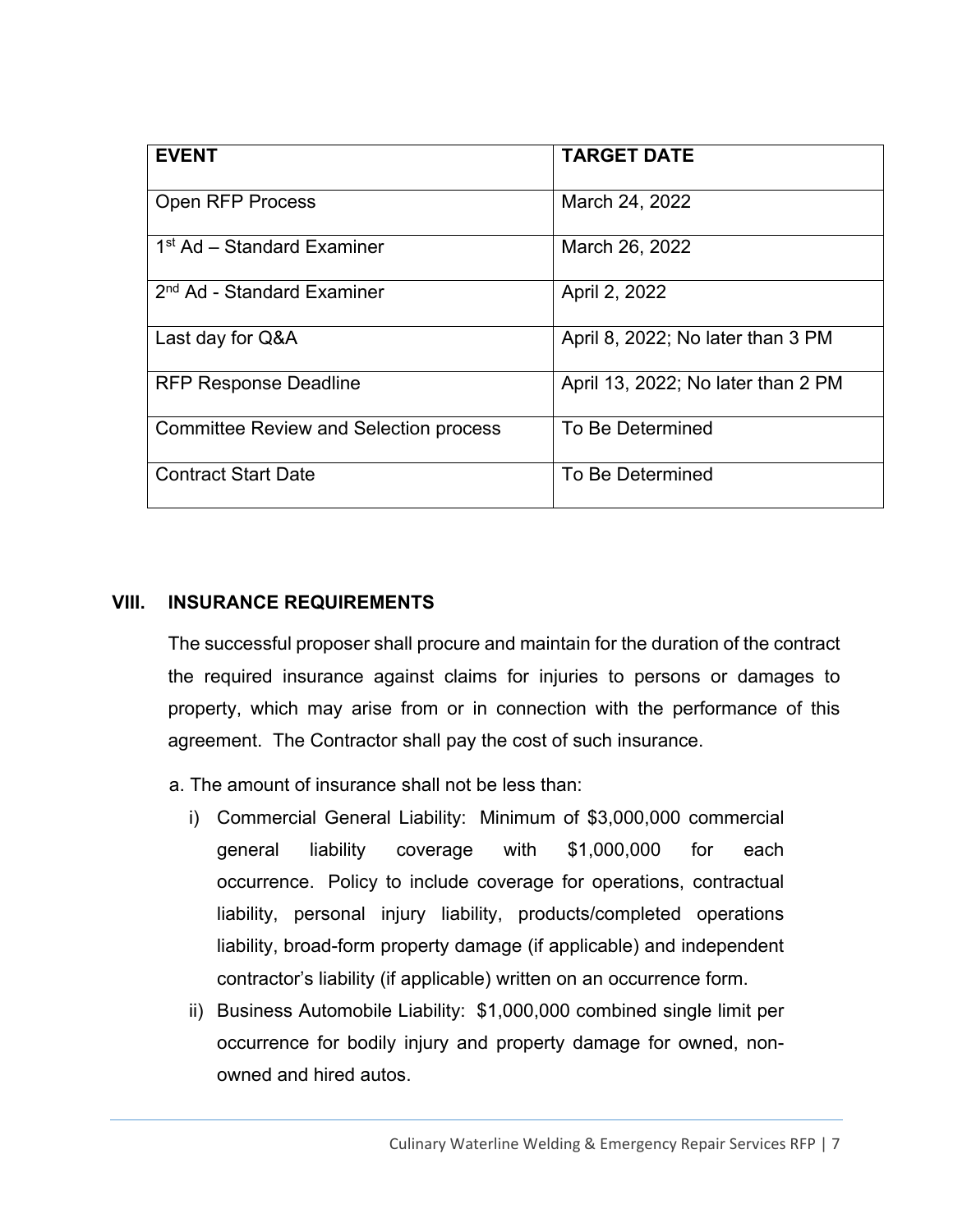- iii) Workers' Compensation and Employer's Liability: Worker's Compensation limits as required by the Labor Code of the State of Utah and employer's liability with limits of \$1,000,000 per accident.
- iv) Professional Liability: Minimum of \$1,000,000 aggregate with \$500,000 per occurrence.
- b. Each insurance policy required by this Agreement shall contain the following clauses:
	- i) "This insurance shall not be suspended, voided, canceled, reduced in coverage or in limits except after thirty days prior written notice by certified mail, return receipt requested, has been given to the Ogden City Corporation".
	- ii) "It is agreed that any insurance or self-insurance maintained by Ogden City Corporation, its elected or appointed officials, employees, agents and volunteers shall be excess of Contractor's insurance and shall not contribute with insurance provided by this policy."
- c. Each insurance policy required by this Agreement, excepting policies for Workers' Compensation, shall contain the following clause in a separate endorsement:
	- i) "Ogden City Corporation, its elected and appointed officials, employees, volunteers and agents are to be named as additional insureds in respect to operations and activities of or on behalf of, the named insured as performed under Agreement with Ogden City Corporation."
- d. Insurance is to be placed with insurers acceptable to and approved by Ogden City Corporation. Contractor's insurer must be authorized to do business in Utah at the time the license is executed and throughout the time period the license is maintained, unless otherwise agreed to in writing by Ogden City Corporation. Failure to maintain or renew coverage or to provide evidence of renewal will be treated as a material breach of contract.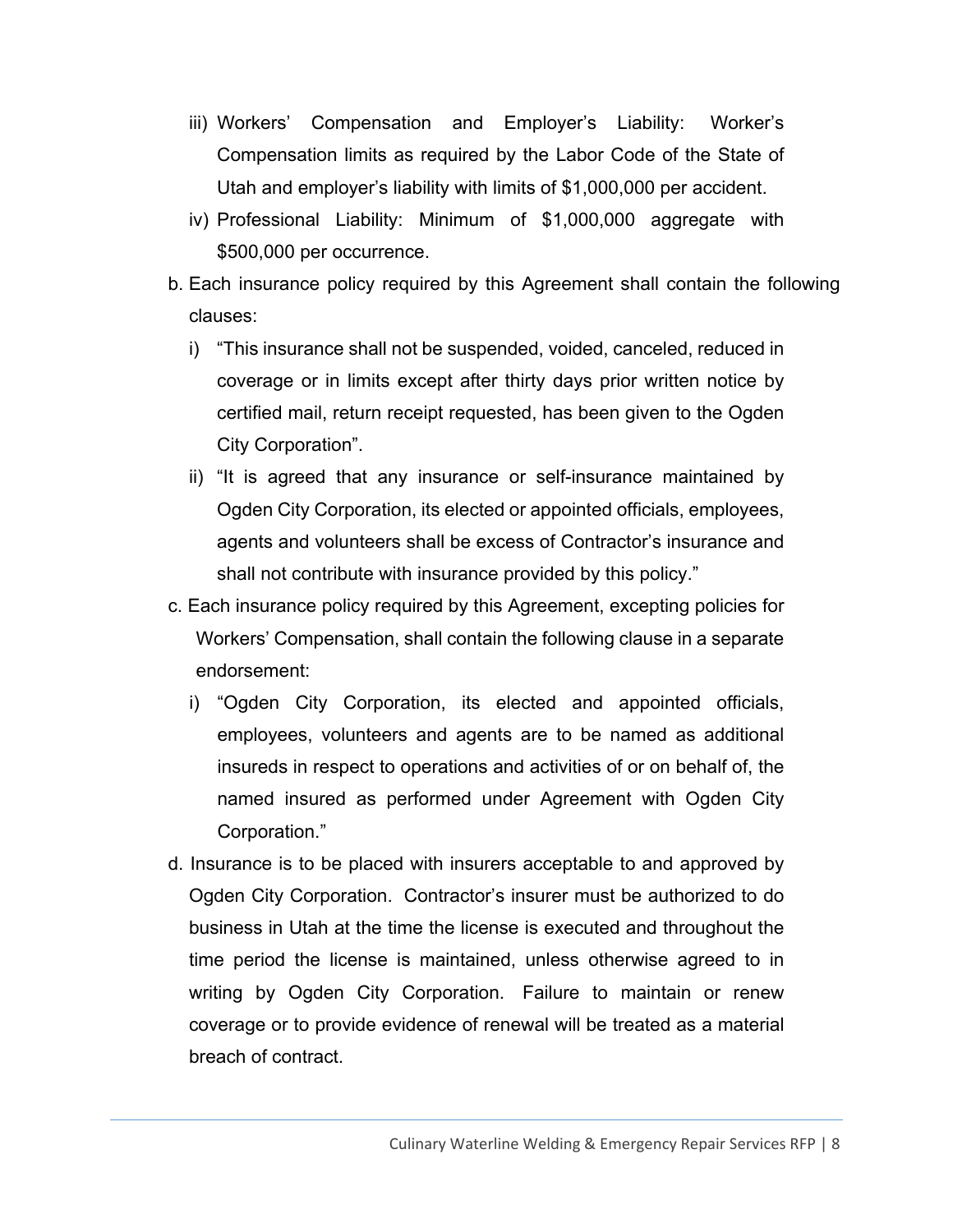- e. City shall be furnished with original certificates of insurance and endorsements effecting coverage required within, signed by a person authorized by that insurer to bind coverage on its behalf. All certificates and endorsements are to be received by the City before work begins on the premises.
- f. City reserves the right to require complete, certified copies of all required insurance policies at any time.
- g. Any deductibles or self-insured retentions must be declared to and approved by the City. At the option of the City, either: the insurer shall reduce or eliminate such deductibles or self-insured retentions as respect to the City, their elected and appointed officials, employees, agents and volunteers; or Contractor shall provide a financial guarantee satisfactory to the City guaranteeing payment of losses and related investigations, claim administration and defense expenses.
- h. Contractor shall include all of its contractors as insured under its policies or shall furnish separate certificates and endorsements for each contractor. All coverages for Contractor's contractors shall be subject to all of the requirements stated herein.
- i. Nothing contained herein shall be construed as limiting in any way the extent to which Contractor may be held responsible for payments of damages to persons or property resulting from the activities of Contractor or its agents, employees, invitees or contractors upon the Premises during the License Period.

#### **IX. GENERAL TERMS AND CONDITIONS**

A. Qualified respondents shall be Licensed Contractors in the State of Utah, for this type of work, and who meet Ogden City's insurance and bonding requirements, and have experience with all work defined in the scope of work.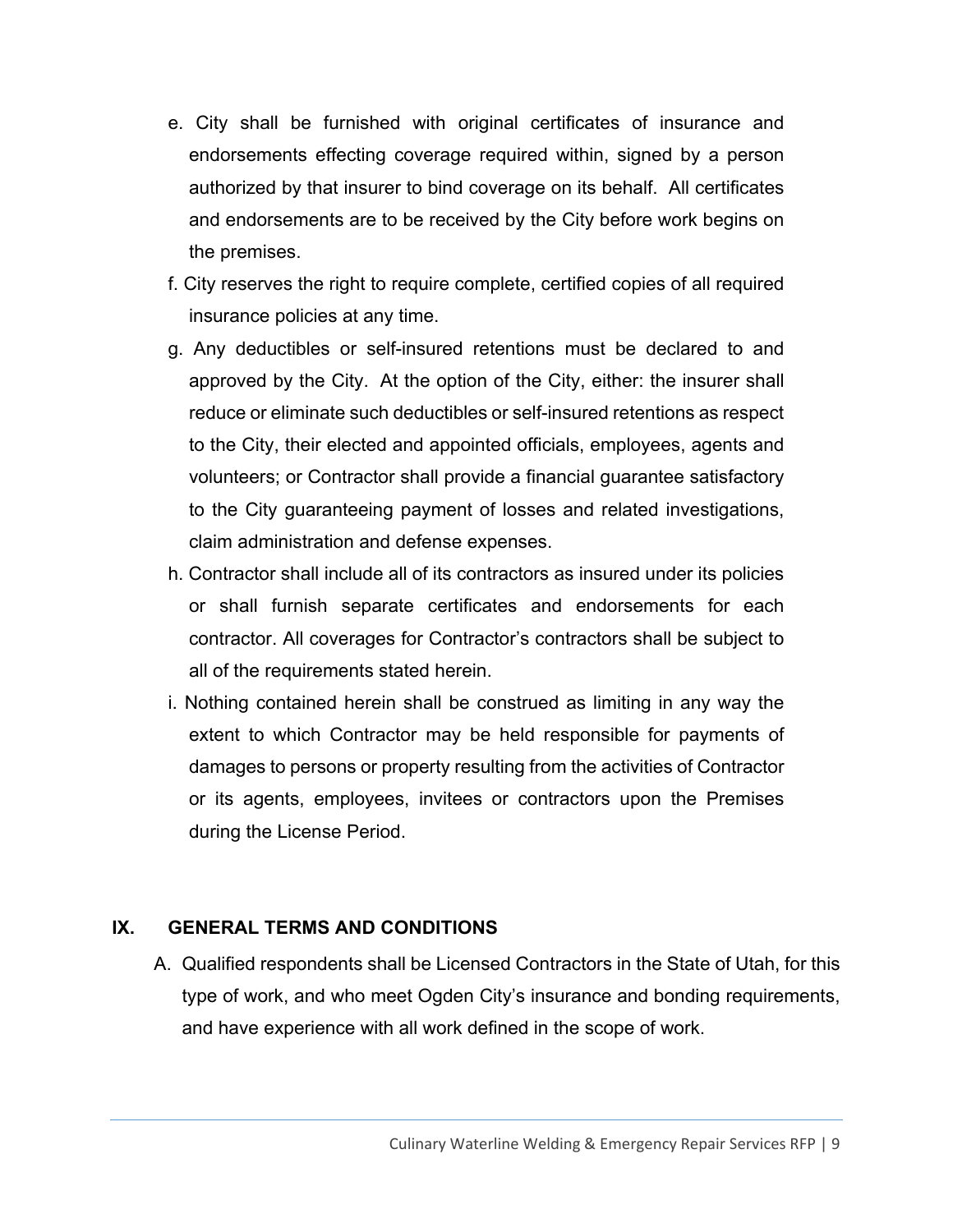- B. For projects that are security-sensitive in nature, Ogden City reserves the right to conduct a criminal background check of each person who will be providing services in response to this RFP. If requested, Contractor shall submit a BCI Criminal History Report dated within 30 days of response to RFP for each employee who will be on-site, that shows "Criminal History Verified" and has Arrest History attachments. Employees who have any convictions on their BCI record may be subject to further review and approval by Ogden City. Ogden City may reject any response to this RFP that involves services from a person or entity that Ogden City determines is unfit or unqualified to fulfill the requirements of this RFP.
- C. All work must meet current industry standards including all Federal, State and local rules and regulations.
- D. Ogden City reserves the right to request clarification of information submitted, and to request additional information from any proposer.
- E. Ogden City will make every effort to ensure all offerors are treated fairly and equally throughout the entire advertisement, review and selection process. The procedures established herein are designed to give all parties reasonable access to the same basic information.
- F. Cost of Developing Proposals All costs related to the preparation of proposals and any related activities are the sole responsibility of the offeror. Ogden City assumes no liability for any costs incurred by offerors throughout the entire selection process.
- G. Proposal Ownership Once submitted, all proposals, including attachments, supplementary materials, addenda, etc. become the property of Ogden City and will not be returned to the offeror.
- H. Conflict of Interest No member, officer, or employee of Ogden City, during his or her tenure shall have any interest, direct or indirect, in this contract or the proceeds thereof, except as permitted by Ogden City policy.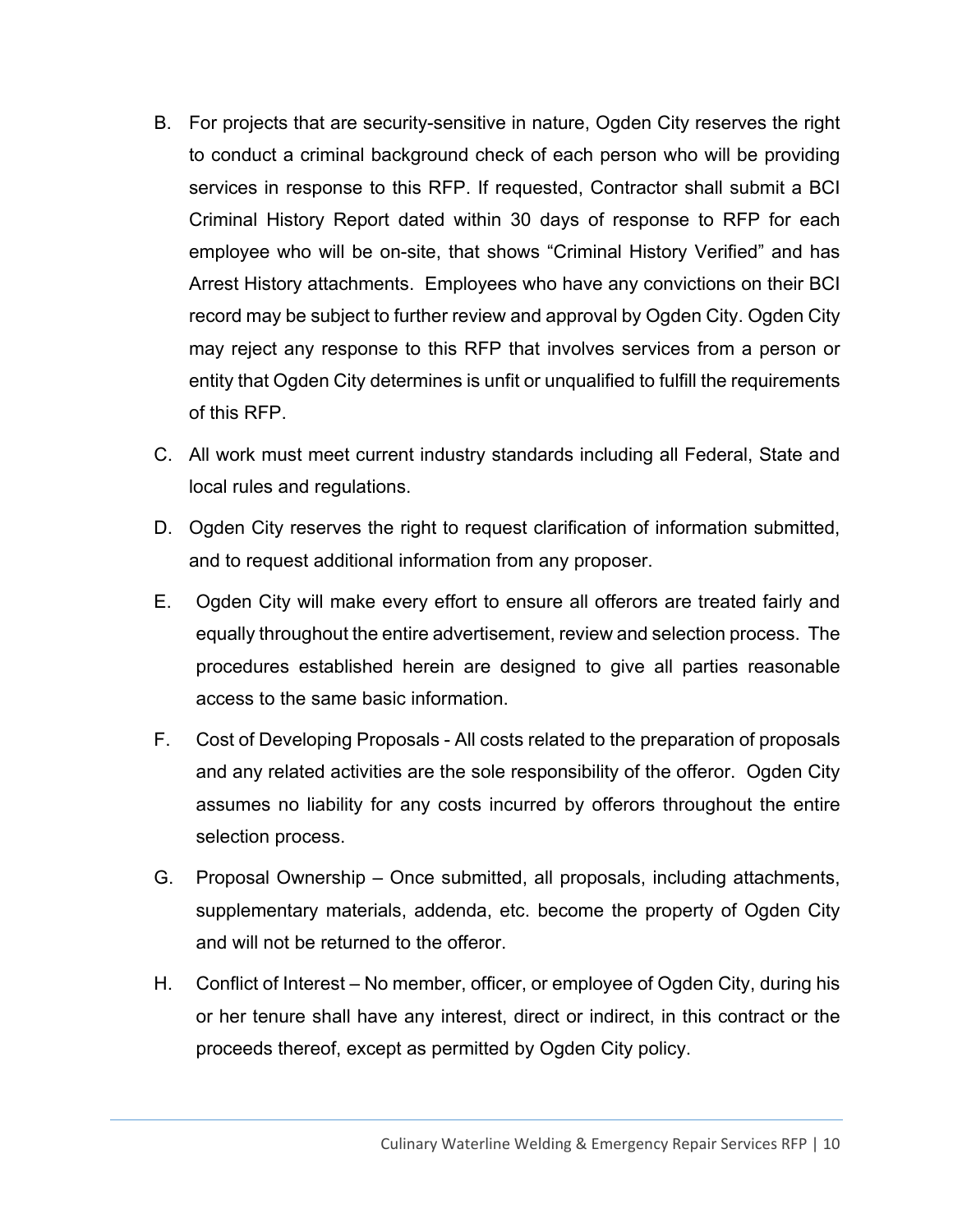- I. Non-Collusion The offeror guarantees the proposal is not a product of collusion with any other offeror and no effort has been made to fix the proposal price or any offeror or to fix any overhead, profit of cost estimate of any proposal price.
- J. Award of Contract The selection of the company will be made by a selection committee comprised of city employees. Ogden City reserves the right to negotiate and hold discussions with prospective service providers as necessary, however, Ogden City may award this contract without discussion of proposals received from prospective service providers.

The selected company shall enter into a written agreement with Ogden City.

Ogden City reserves the right to cancel this Request for Proposal.

Ogden City reserves the right to reject any or all proposals received. Furthermore, Ogden City shall have the right to waive any informality or technicality in proposals received, when in the best interest of Ogden City. Ogden City reserves the right to segment or reduce the scope of services and enter contracts with more than one vendor.

K. Pursuant to the Utah Government Records Access and Management Act (GRAMA), records will be considered public after the contract is awarded. If an offeror wishes to protect any records, a request for business confidentiality may be submitted to the Ogden City Recorders Office at the time of bid submission. The form can be accessed through the Recorder's webpage at: https://www.ogdencity.com/DocumentCenter/View/7004/Busiiness-Confidentiality-Claim-form

#### **X. ADDITIONAL INFORMAITON**

Price Guarantee: All pricing must be guaranteed for **one (1) year**. Following the guarantee period, any request for price adjustment must be for an equal guarantee period and must be made at least 30 days prior to the effective date.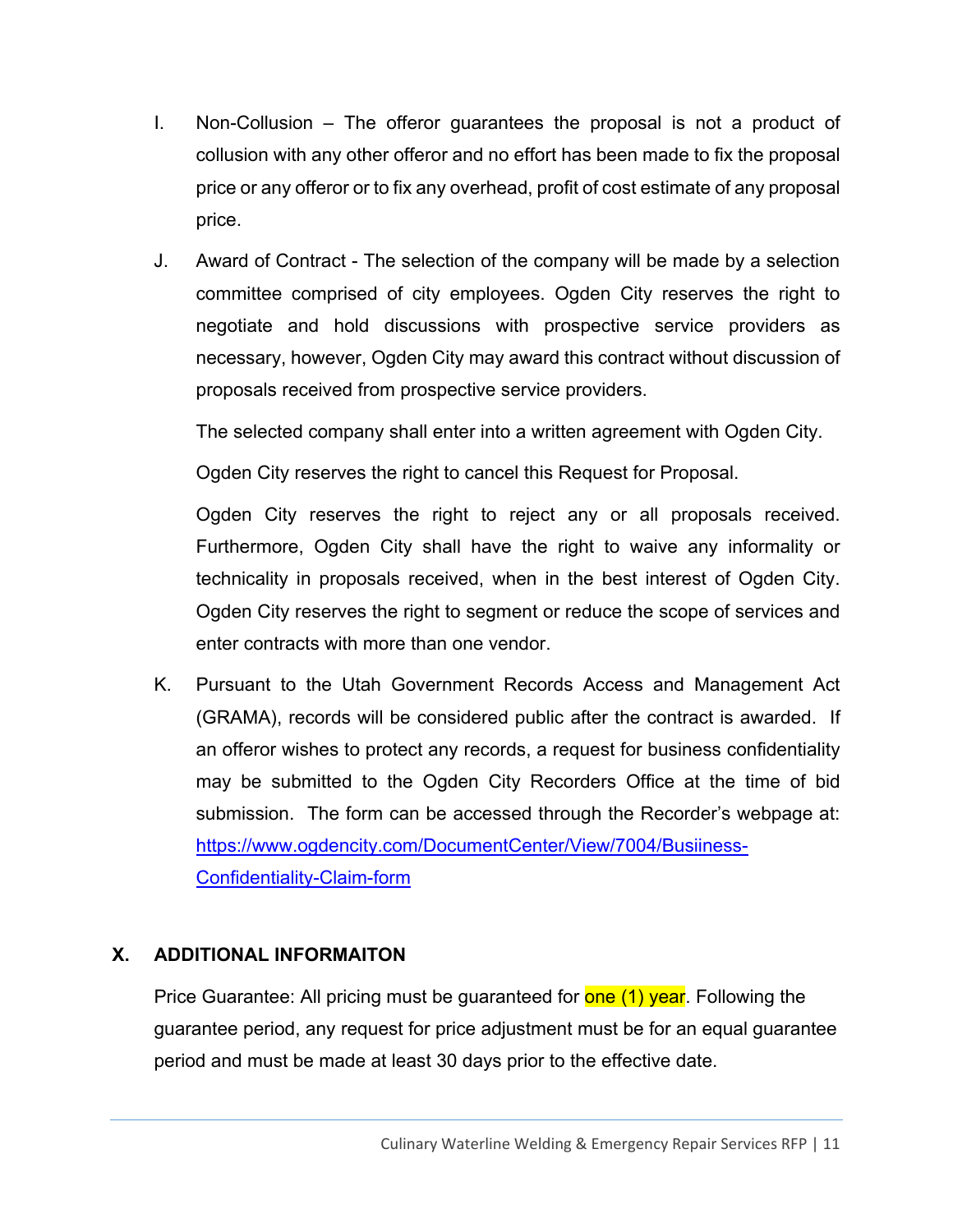Requests for price adjustment must include sufficient documentation supporting the request and demonstrating a logical mathematical link between the current price and the proposed price.

Any adjustment or amendment to the contract will not be effective unless approved by Ogden City.

Price Reductions: It is understood and agreed that the City will be given the immediate benefit of any decrease in the market, or allowable discount.

Contractor will only be allowed to invoice for the cost of services/goods in compliance with his/ her proposal as accepted by Ogden City Corporation.

- A. Invoices must contain a complete description of the work or service that was performed, the contract price for each service, the purchase order number, and address of service location or delivery address.
- B. Upon the Award of Contract, Contractor may receive a request to process payments electronically.
- C. If offered by Contractor, Ogden City seeks a discount for early payment. The City shall only take such a discount if earned.
- D. Invoices shall be sent to the following address:

 Ogden City Corporation Water Division 133 West 29<sup>th</sup> Street Ogden, Utah 84401 Or;

Email invoices to: Bradyherd@gmail.com

#### **XI. GOVERNING INSTRUCTIONS**

This RFP will constitute the governing document for submitting Proposals and will take precedent over any oral representations.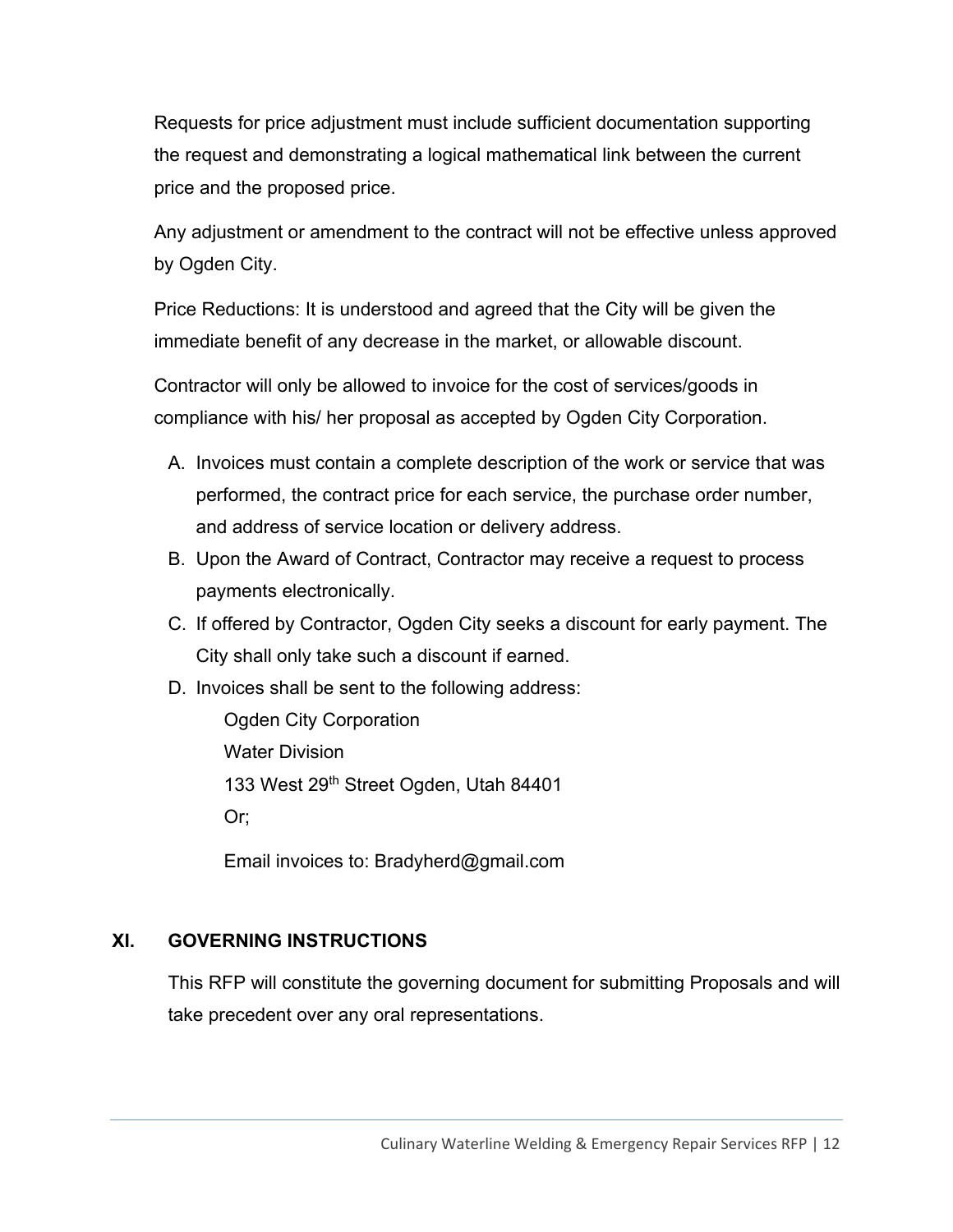# **EXHIBIT A SCOPE OF WORK**

Ogden City is requesting sealed proposals from qualified offerors to conduct pressurized culinary waterline welding and emergency repair services. This is vitally important in emergency situations and also crucial to limiting the amount of time that water is out of service. This service will frequently be for emergency situations and as such response time and availability is very critical. Services to be performed in typical outdoor and open trench settings. In addition, refer to the specification 33 05 09 as shown below.

#### **SECTION 33 05 09**

#### **STEEL PIPE – LINED AND COATED**

#### **PART 1 GENERAL**

#### **1.1 SECTION INCLUDES**

A. Steel pipe with welded joints, 6 inches through 120 inches in nominal diameter, for the transmission and distribution of water or for use in other water facilities.

#### **1.2 RELATED WORK**

A. APWA Section 09 91 00 – Pipeline Coatings and Linings

#### **1.3 REFERENCES**

A. ASTM A 283: Standard Specification for Low and Intermediate Tensile Strength Carbon Steel Plates.

B. ASTM A 370: Standard Test Methods and Definitions for Mechanical Testing of Steel Products.

C. ASTM A 569: Standard Specification for Steel, Carbon (0.15 Maximum, Percent), Hot-Rolled Sheet and Strip, Commercial Quality.

D. ASTM A 570: Standard Specification for Steel, Sheet and Strip, Carbon, Hot-Rolled, Structural Quality.

E. AWWA C200: AWWA Standard for Steel Water Pipe 6 In. and Larger.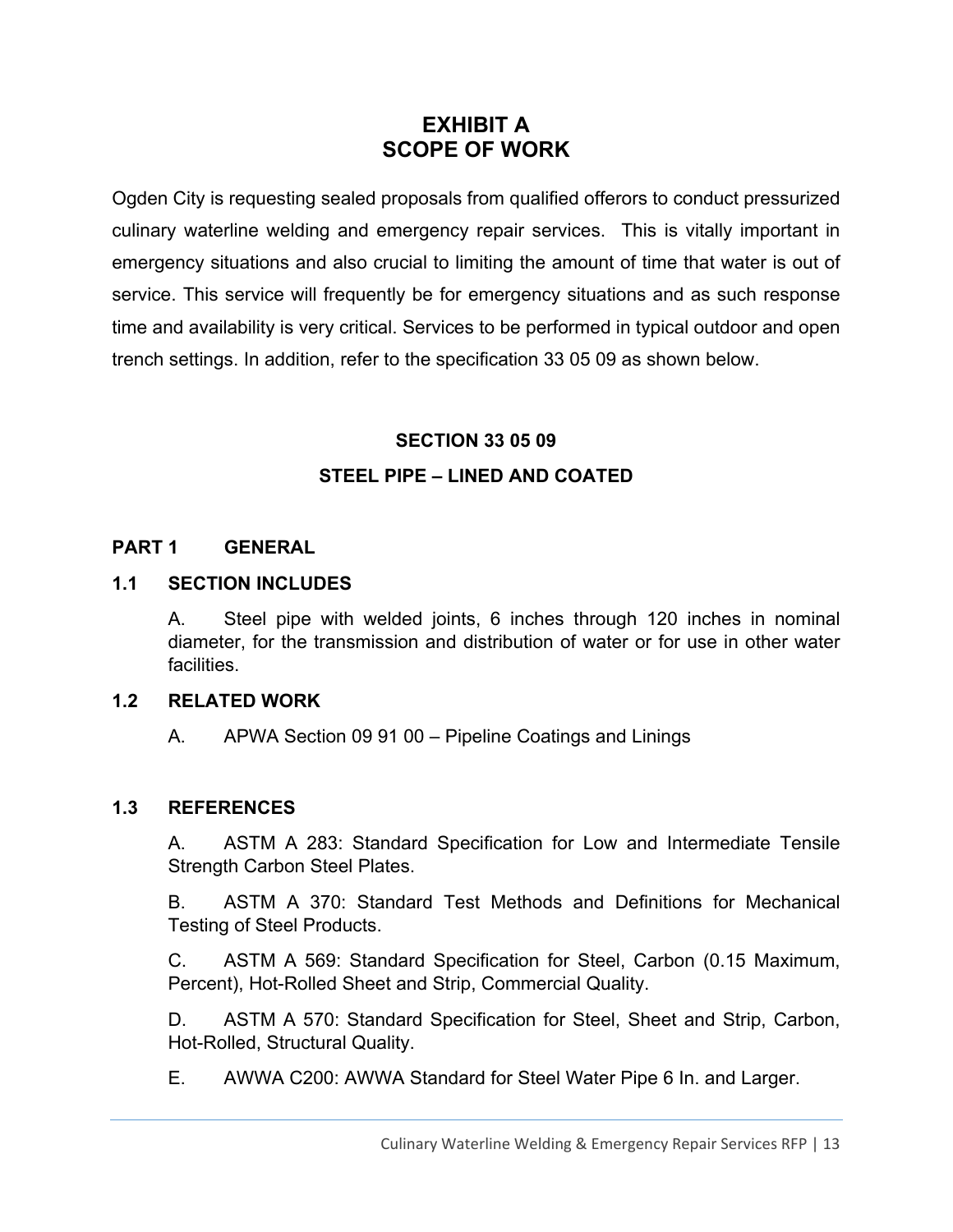F. AWWA C208: AWWA Standard for Dimensions for Fabricated Steel Water Pipe Fittings.

- G. AWWA C206: Field Welding of Steel Pipe
- H. ANSI/AWS D1.1

## **1.4 SUBMITTALS**

A. Design Summary: Prior to any Fabrication, submit a design summary for each size and class of pipe and line layout drawings or line schedules that show the location of each section of pipe and each special fitting to be furnished.

B. Shop Drawings of special fitting and outlets.

## **1.5 QUALITY ASSURANCE**

A. Perform quality assurance tests required by AWWA C200.

## **1.6 INSPECTION**

A. All materials shall be subject to inspection and acceptance at the manufacturer's plant. The Owner reserves the right to conduct their own inspection of pipe and coatings.

# **PART 2 PRODUCTS**

# **1.7 STEEL CYLINDERS**

A. Fabricated from either:

1. Hot-rolled Carbon Steel Sheets: Conform to ASTM A 570, Grades B, C, D, or E, or ASTM A 569 except that the maximum carbon content may be 0.25 percent and a minimum yield strength of 33,000 psi.

2. Plates: Conform to ASTM A 283, Grade C or D.

3. Coil: Conform to ASTM A1011/1018 Minimum Grade 33.

B. Wall Thickness: the wall thickness shall be sufficient to withstand an operating pressure of 200 psi and a surge pressure of an additional 200 psi. Wall thickness shall be approved by the Engineer.

C. Seams: Fabricate sheets or plates into cylinders per AWWA C200. Produce welds with a tensile strength at least equal to the specified minimum tensile strength of the sheet or plate. Cut test specimens from the cylinder and test per ASTM A 370 when specified.

D. Specified Diameter: The inside diameter of the concrete section.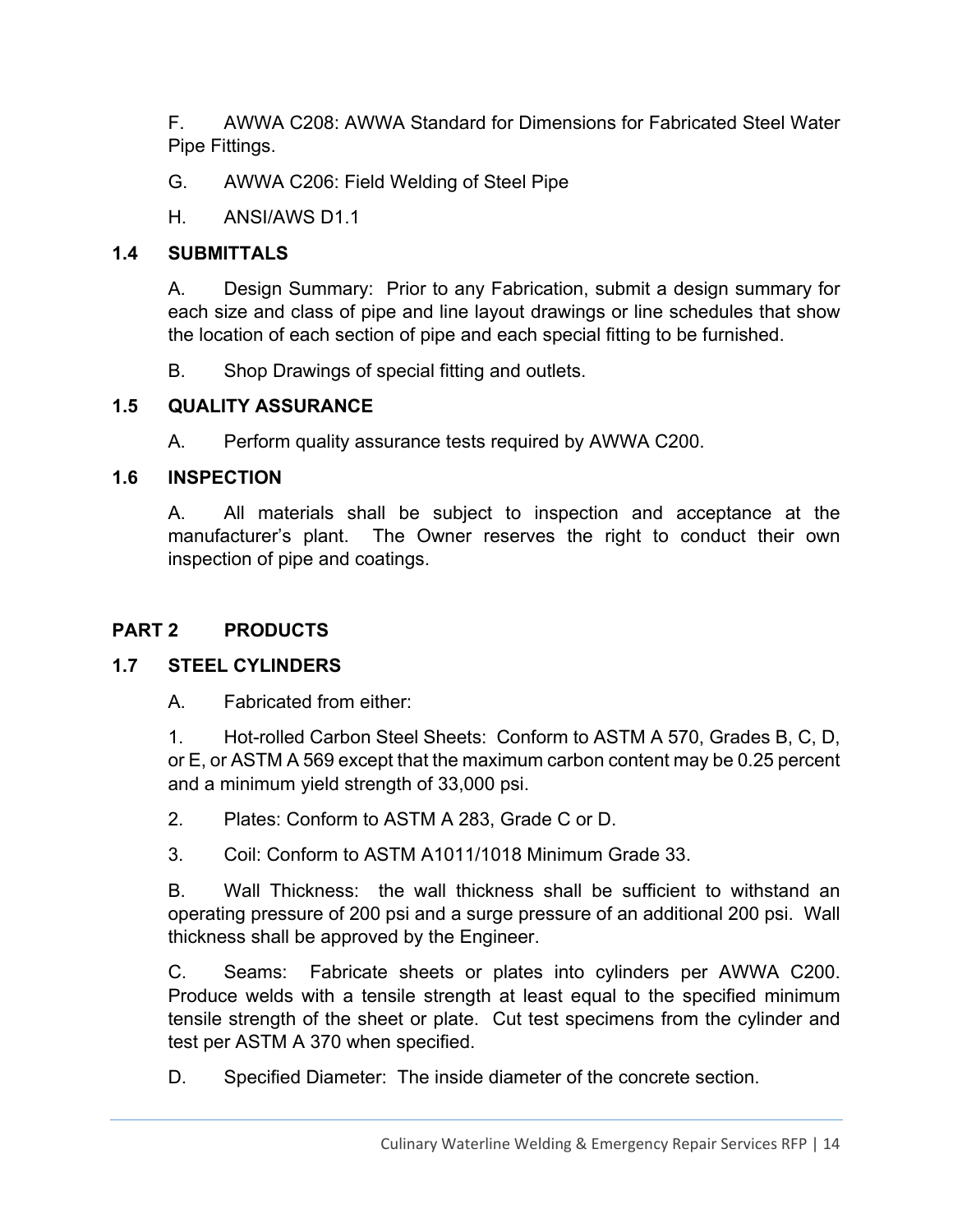E. Circumference of Steel Cylinders: Not to deviate from the design value by more than +3/16 inch for pipe sizes 16 inches and smaller or more than +1/4 inch for larger sizes.

F. Test Steel Cylinders: Test hydrostatically to a minimum hydrostatic pressure which develops a fiber stress equal to 75 percent of the specified minimum yield strength of the steel. Reweld cylinders which show any leakage under test at the points of leakage and subject them to another hydrostatic test. Continue procedure until completely watertight under the required test pressure.

#### **1.8 JOINTS**

A. Plain Ends for Welding: Make both ends of pipe section plain and remove edge burrs.

#### **1.9 BENDS AND SPECIFICATIONS**

A. Fabricates short radius bends or special fittings such as wyes, tees and crosses from previously tested steel cylinders per AWWA C208. Fabricate bends or special fittings at least equal in strength to the abutting pipe sections and line and coat with the same material as the pipeline. Obtain approval of design prior to fabrication.

B. Test all seams of bends or special fittings, except those seams previously tested as cylinders. Test seams by the air soap method or by the dye-check method. Repair any leaks by welding and retest the seam and re-coat if required.

#### **1.10 OUTLETS**

A. Build outlets into the wall of the pipe, prior to testing, for blow-offs, branches, air valves, access manholes, etc. Provide cast or fabricated steel fittings of suitable design and securely weld to the cylinder before being coated. Reinforce the pipe cylinder, as necessary, for the required opening. Obtain approval of the design of such outlets prior to fabrication.

#### **1.11 INTERIOR LINING**

- A. Mortar lining shall be per AWWA C205.
- B. Cement: Type I or II per ASTM C150.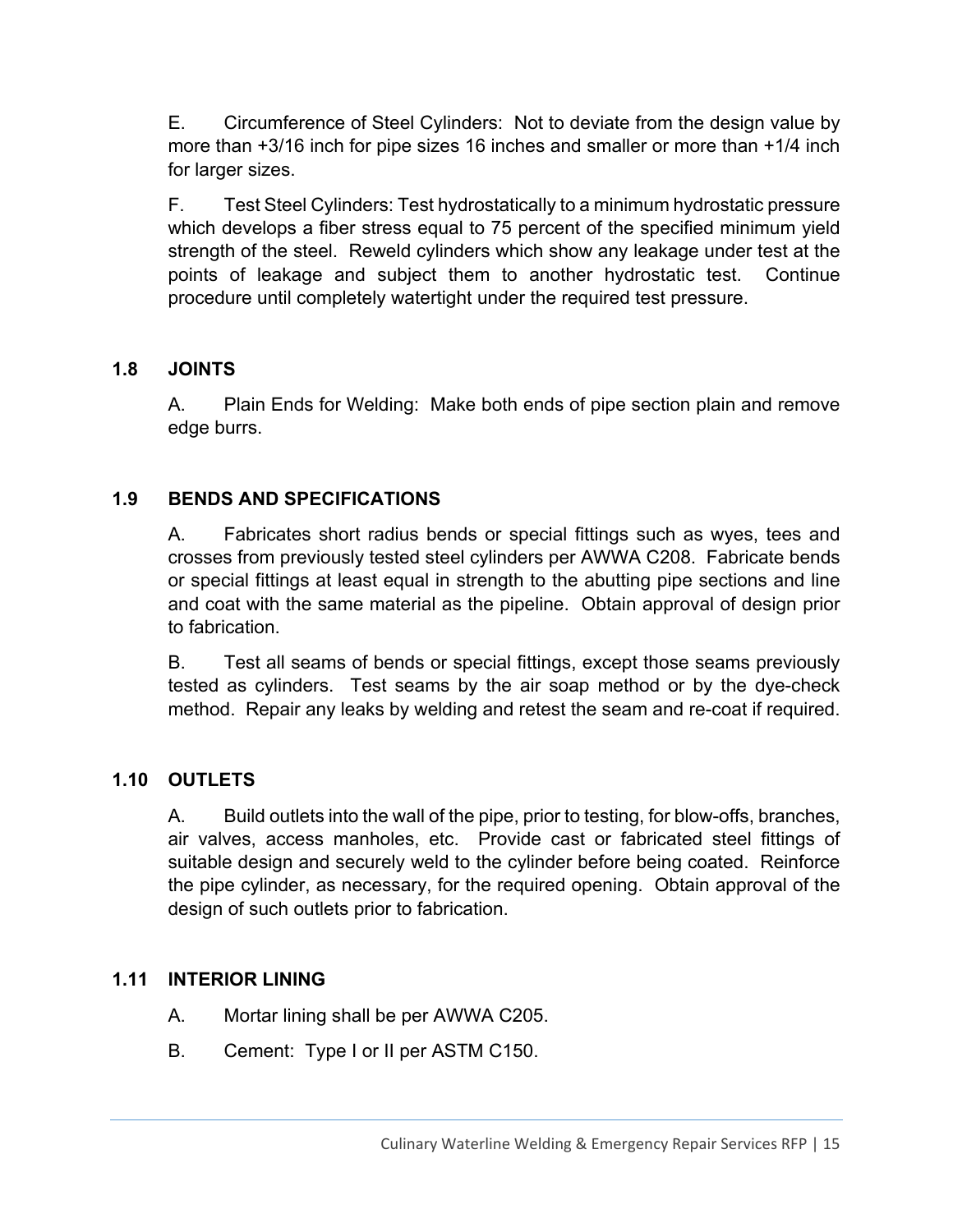C. Sand: Fine aggregate per ASTM C 33, except the gradation may be modified to provide a lining of optimum density.

D. Cement-mortar mix: one part cement to not more than 3 parts of sand by weight. Control water content to obtain dense, workable, durable mortar. Rebound may be reclaimed and used as aggregate.

E. Use gage rings at the ends of the pipe to control the spinning thickness. Spin the lining in the cylinder to obtain nominal thickness as follows:

- 1. 3/8 inch thick for 24 inch pipe
- 2. 5/16 inch thick for 12 inch pipe

F. After the mortar has been placed in the cylinder, revolve at a speed which will cause the cement-mortar to level out to a uniform thickness throughout the cylinder. Continue the spinning until the lining is thoroughly compacted and surplus water removed, and the finished lining is smooth and uniform throughout.

G. Lining thickness tolerance – not more than 1/16 inch less or 1/8 inch more than the specified nominal thickness.

H. Moist cure the lining for a minimum of 24-hours after spinning. This may be accomplished by tightly sealing the ends of cylinder with a waterproof membrane to retain the moisture in the mortar. Steam curing may be used in lieu of or in combination with moist curing on a time ratio basis of 1-hour steam curing to 4 hours moist curing.

I. Moist cure the completed pipe for 6 days minimum. Steam curing may be used in lieu of moist curing.

J. Protect the mortar lining from temperatures below 40 deg. F during the application and curing.

#### **PART 3 EXECUTION**

#### **1.12 INSTALLATION**

A. Provide a maximum joint deflection on curved alignment by means of unsymmetrical closure of spigot into bell as per manufacturer's recommendation but not greater than the following:

- 1.  $\frac{3}{4}$  inch for pipes 12 inches through 24 inches.
- 2. 1 inch for pipes 27 inches through 72 inches.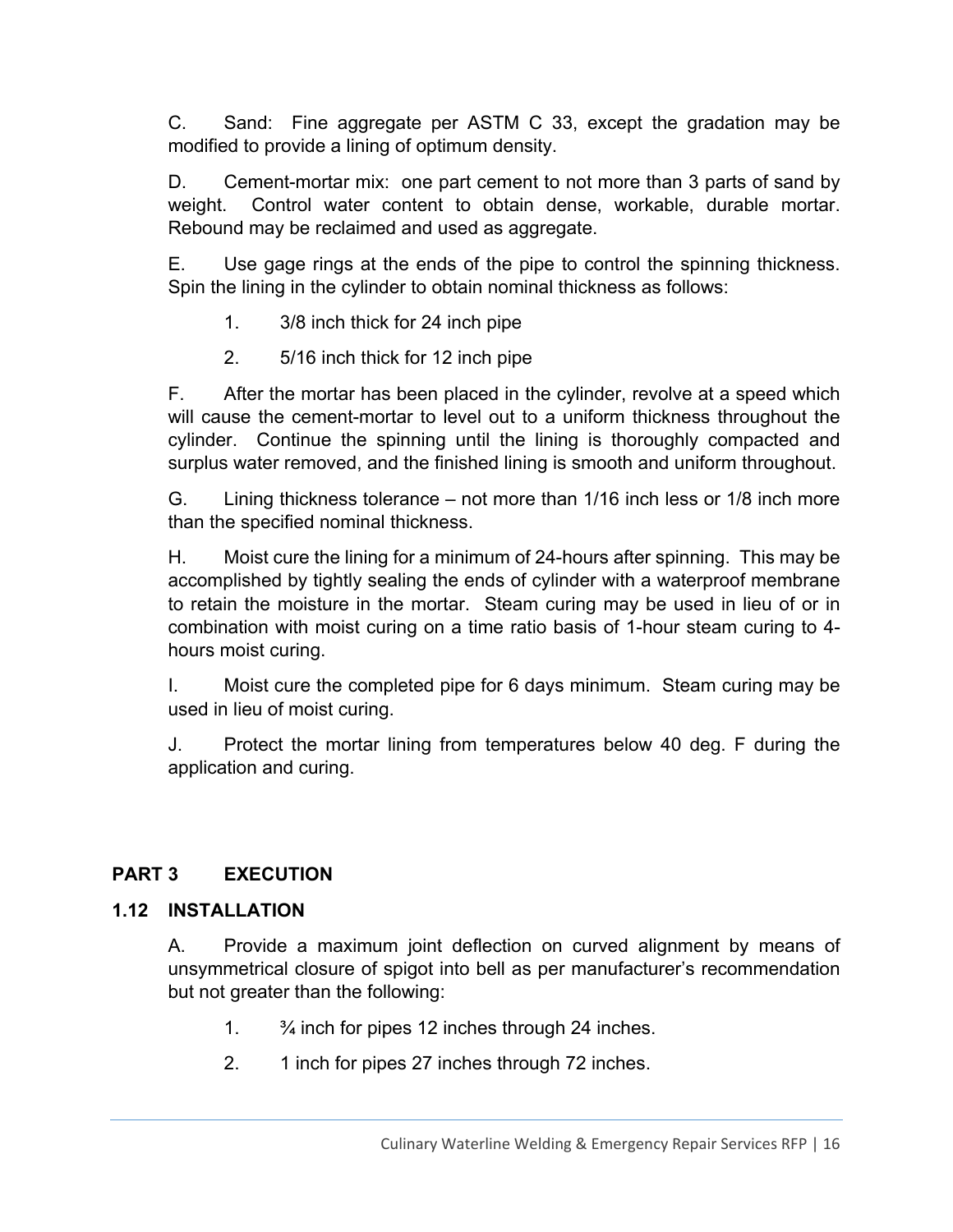B. Repair all damages to coatings and linings.

#### **1.13 FIELD WELDING**

A. Field joints shall be complete joint penetration (CPJ) butt welds. Field joints shall be assembled so that seams in adjacent pipe sections are offset from each other by at least five times the thickness of the thinner of the pipes being joined. Backing rings shall be allowed but not required.

B. Welding procedures outlined in AWWA C206 – Field Welding of Steel Water Pipe, shall be followed. Joint welding, procedures, welders and welding operators shall be qualified under tests prescribed by the American Welding Society D1.1 Structural Welding Code – Steel.

C. After field assembly, the exterior and interior joint ends shall be completed with coatings that are compatible with the original coating system of the pipe and in conformance with the applicable AWWA standards. Refer to Section 09 91 00- Pipeline Coatings and Linings.

END OF SECTION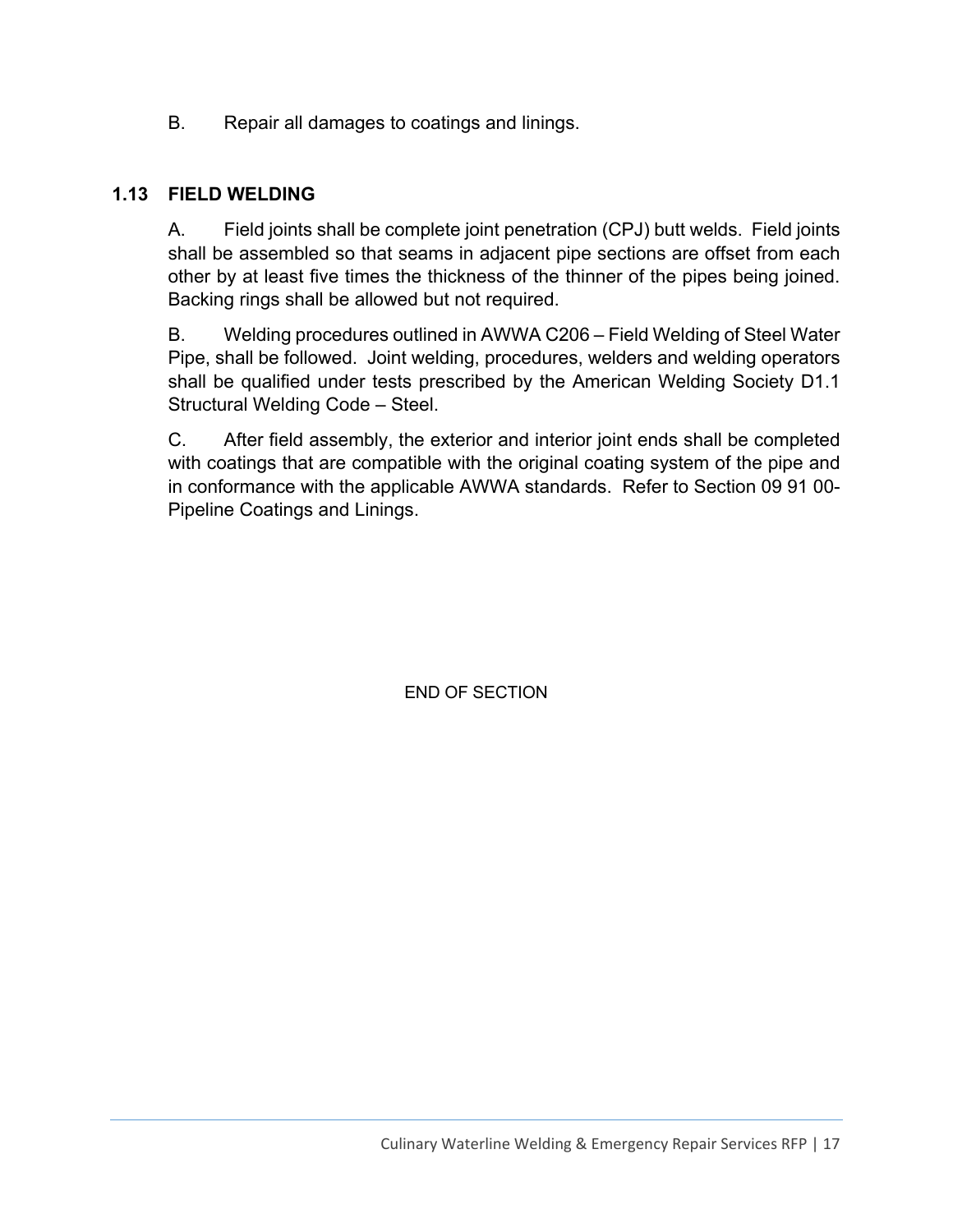# **EXHIBIT B OGDEN CITY CORPORATION CONTRACTOR INFORMATION SHEET**

| А. |                                                                                                                       |                                                                                    |  |
|----|-----------------------------------------------------------------------------------------------------------------------|------------------------------------------------------------------------------------|--|
|    |                                                                                                                       |                                                                                    |  |
|    |                                                                                                                       |                                                                                    |  |
|    |                                                                                                                       | Business Tel.: ______________ Mobile Tel.: ______________                          |  |
|    |                                                                                                                       |                                                                                    |  |
|    |                                                                                                                       | If you do not have a federal I.D. #, please list your Social Security Number:      |  |
|    | <u> 1989 - Johann Barn, mars ann an t-Amhain an t-Amhain an t-Amhain an t-Amhain an t-Amhain an t-Amhain an t-Amh</u> |                                                                                    |  |
|    | Attach a completed IRS W9 Form.                                                                                       |                                                                                    |  |
|    |                                                                                                                       | State Contractor License # ____________________________;                           |  |
|    | Attach a copy of your current contractor's license.                                                                   |                                                                                    |  |
|    |                                                                                                                       |                                                                                    |  |
| Β. |                                                                                                                       | List at least three (3) recent clients who can attest to the quality of your work: |  |
|    | Name                                                                                                                  | <b>Address</b><br><b>Phone Number</b>                                              |  |
|    |                                                                                                                       |                                                                                    |  |
|    |                                                                                                                       |                                                                                    |  |